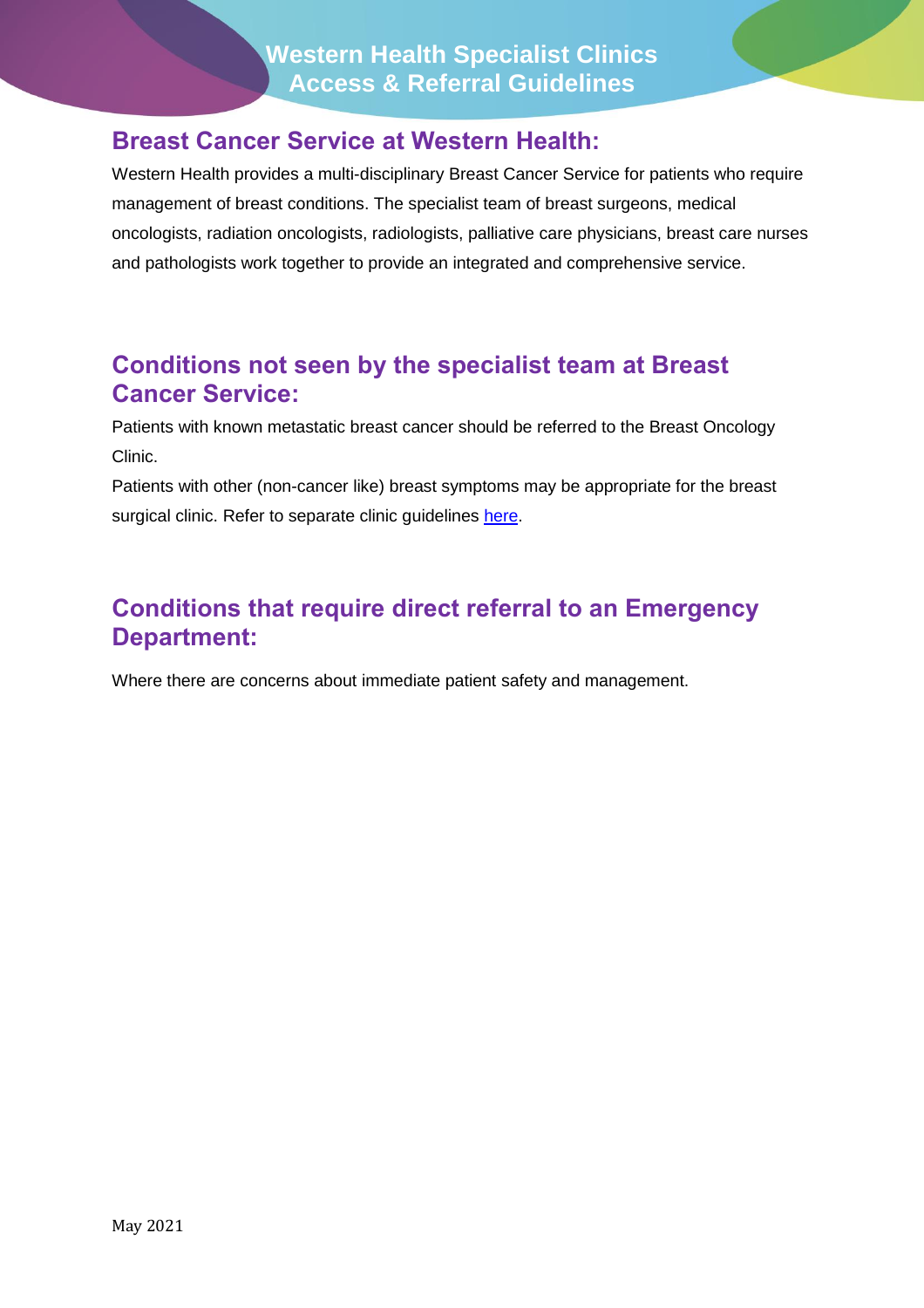**Western Health Specialist Clinics Access & Referral Guidelines**

## **Access & Referral Priority for Breast Cancer Service:**

The clinical information provided in your referral will determine the triage category. The triage category will affect the timeframe in which the patient is offered an appointment.

| <b>URGENT</b>                                                                                                                                                                                                                                                                                                                  | <b>ROUTINE</b>                                                                                                                                              |
|--------------------------------------------------------------------------------------------------------------------------------------------------------------------------------------------------------------------------------------------------------------------------------------------------------------------------------|-------------------------------------------------------------------------------------------------------------------------------------------------------------|
| <b>Appointment timeframe 30 days</b>                                                                                                                                                                                                                                                                                           | Appointment timeframe greater than 30 days,<br>depending on clinical need.                                                                                  |
| Suspected new or early breast cancer with<br>accompanying imaging suggestive of a possible                                                                                                                                                                                                                                     | Patients with a breast lump or other breast<br>symptoms where imaging does not suggest                                                                      |
| cancer. Symptoms may include:<br>Breast lump or mass<br>$\bullet$<br>Changes in breast shape or size<br>$\bullet$<br>Nipple discharge that occurs without<br>$\bullet$<br>squeezing<br>Other nipple changes<br>$\bullet$<br>Skin changes on breast<br>$\bullet$<br>Axillary mass or palpable axillary lymph nodes<br>$\bullet$ | cancer.                                                                                                                                                     |
|                                                                                                                                                                                                                                                                                                                                | Patients with other (non-cancer like) breast<br>symptoms may be appropriate for the breast<br>surgical clinic. Refer to separate clinic guidelines<br>here. |